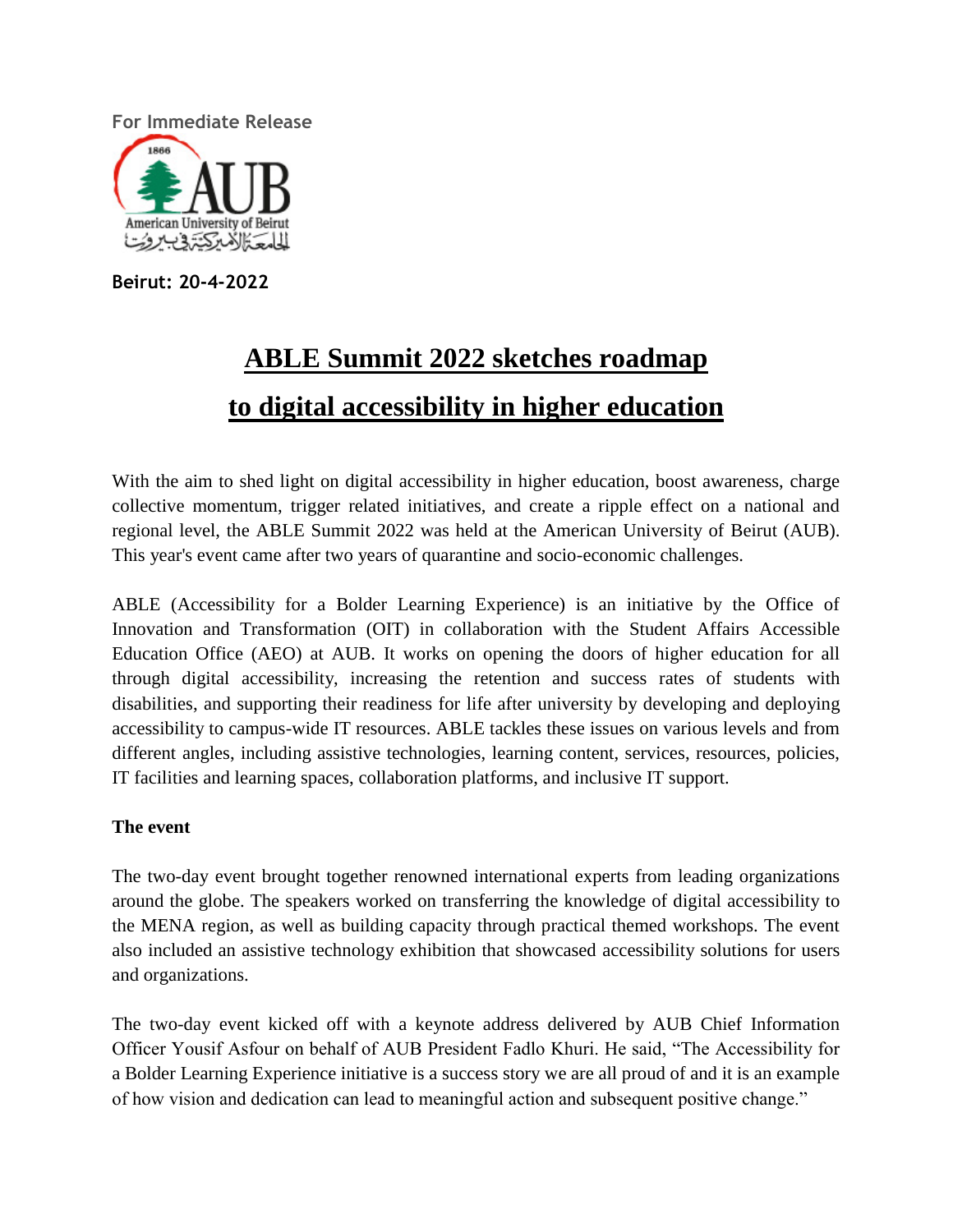He added, "This includes access to quality, state of the art higher education and employment beyond that. It includes the right to access civic, recreational, political, and participation opportunities that we fervidly champion through accessibility offices, programs, and initiatives."

Ford Foundation President Darren Walker, the event's guest of honor, also addressed the attendees in a video message saying, "The good news is that digital applications are often seen as offering hope, helping enhance efficiency and effectiveness in all its walks of life. Digital economies are drivers of growth and accumulation of wealth on individual, national, and global levels. The bad news, however, is if we fail to exercise heightened vigilance, digitization will be yet another human endeavor that makes some services efficient, and some people rich, while leaving societies unequal, and polarized with millions of people unable to fulfil their potential."

Walker continued, "Digitization needs to be purposely attentive to inclusion. Inclusive digital accessibility in education, the subject of this summit, is a way to ensure that we do no harm and expand the good. Inclusive digital accessibility in education can integrate students with disabilities, and open doors to everyone, leaving no one behind."

Sessions were held in various collaborative formats between talks and panel discussions covering human rights, abled experiences and success stories, leading practices and trends, and new outlooks. While the capacity building workshops covered key pillars for accessibility implementation such as governance and institutional policies and regulations, e-accessibility, student success, and independent living. The closing session featured the ABLE Advisory Board's recommendations and suggested roadmap to achieving digital accessibility in higher education in Lebanon. The summit ended with prize distribution for the 4 accessibility competitions and a donation of assistive technologies by DASS Solutions.

The event was crowned with artistic greetings by the Lebanese School for the Blind and Deaf (LSBD) choral, Acsauvel's "The Prophet" play performance, with Dalia Friefer singing and Tony Jadoun on violin.

Event accessibility arrangements included accessible website and registration forms, personalized accommodation, live streaming, multi lingual dimensions, Lebanese sign language, American sign language, international sign language, live transcription, English to Arabic translation, braille printed program, and escort services for attendees who requested on-site assistance. The audience also had the opportunity to use color-coded cards for inclusive engagement with speakers, to indicate that they understood what was being said, they agreed, they requested that the speakers slow down, or that the speakers provide further explanation.